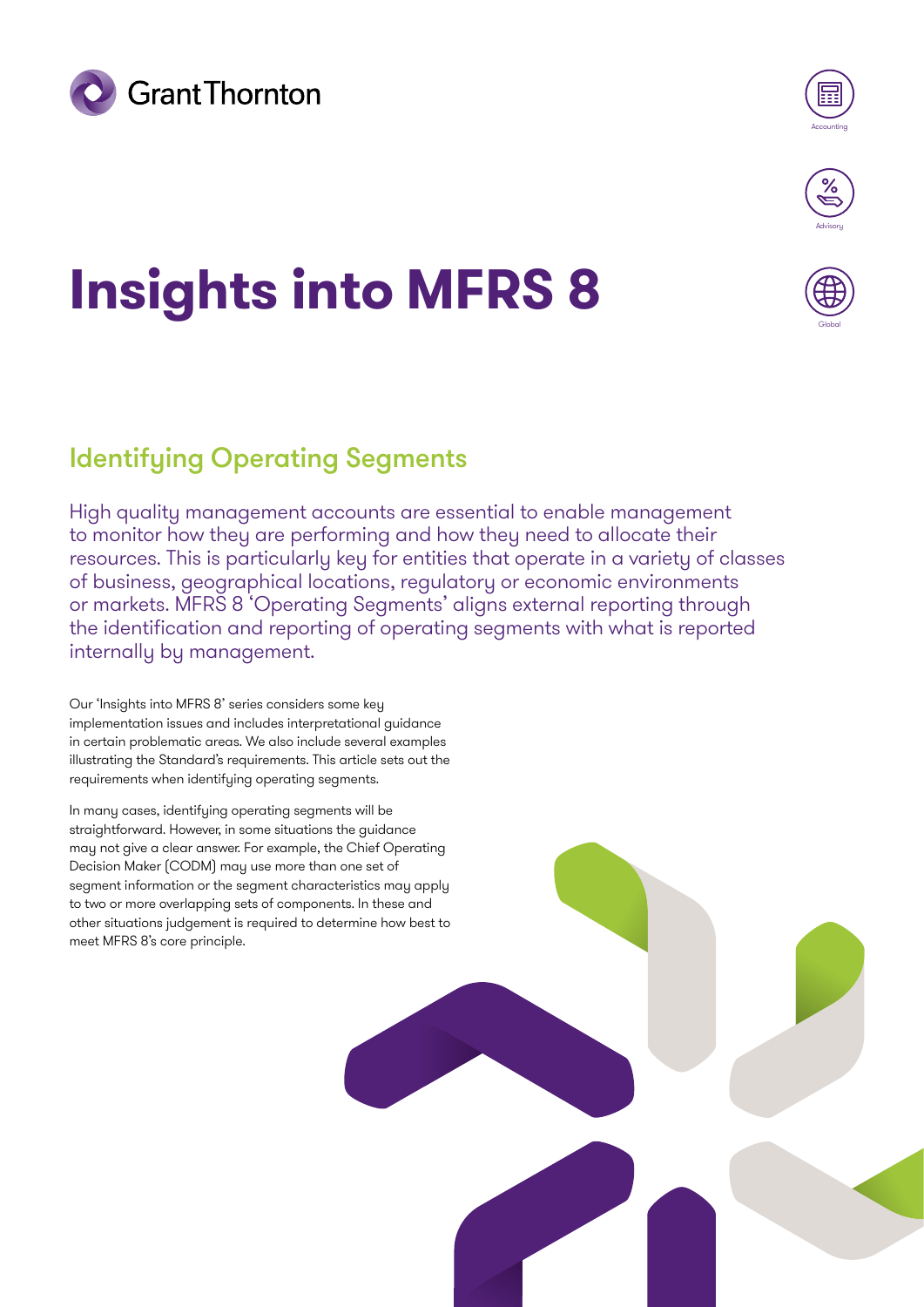## Definition of an operating segment

Operating segments are components of an entity with the following three characteristics:

- the component engages in business activities from which it may earn revenues and incur expenses
- the component's operating results are regularly reviewed by the CODM to make decisions about resources to be allocated to the segment and assess its performance, and
- discrete financial information is available for the component.

In addition, an operating segment may engage in business activities for which it has yet to earn revenues, for example, start-up operations may be operating segments before earning revenues.

This approach focuses on how management has organised the entity to make key operating decisions and to assess performance. Using the above criteria to identify operating segments may be straightforward for many entities. However, in less obvious situations each aspect of the definition needs careful consideration. A number of the practical issues are discussed below.

## Practical issues in identifying operating segments

The following sections look at some of the most common difficulties in identifying operating segments seen in practice, taking each characteristic in turn. Before applying each characteristic, it is important to be clear who is the CODM.

#### **Chief Operating Decision Maker (CODM)**

A key aspect in determining an entity's operating segments is to identify its CODM. MFRS 8 explains that the term 'chief operating decision maker' is intended to mean a function rather than an executive with a specific title. The function is that of allocating resources to operating segments and assessing their performance.

In many entities, it will be clear the CODM is the chief executive. Identifying the CODM can however be more problematic because the applicable function depends on the entity's management structure and processes. The CODM function may for example be carried out by the entity's chief executive, chief operating officer, senior management team or the board of directors. Typically, the CODM will be the highest level of management at which decisions are made, but if a supervisory body is required to provide approval for those decisions then judgement is needed as to whether this supervisory body is the CODM.

However, entities should challenge their identification of the entire board as fulfilling the role of the CODM where such a board has both executive and non-executive directors. As the focus of MFRS 8 is to report the management information that is used to make operating decisions concerning the allocation of resources as well as monitoring performance it seems to contradict what the role of a non-executive director is from a corporate governance perspective.

#### Segment managers

Certain decisions about resource allocation are inevitably delegated by the CODM and are made at a lower level, by a segment manager for instance. The term 'segment manager' is used to describe a function rather than a specific person. The segment manager is responsible for maintaining direct communication with the CODM to discuss operating activities, financial results, forecasts, or plans for the segment. In certain instances, the CODM may also be the manager for a particular segment.

The relationship between the roles of CODM and segment managers needs to be reviewed carefully to identify when a segment manager is included within the function of CODM. If the CODM is a group of individuals, including segment managers, the identification of operating segments is typically made at a lower level, resulting in the identification of additional operating segments.

<sup>2</sup> Insights into MFRS 8 – Identifying Operating Segments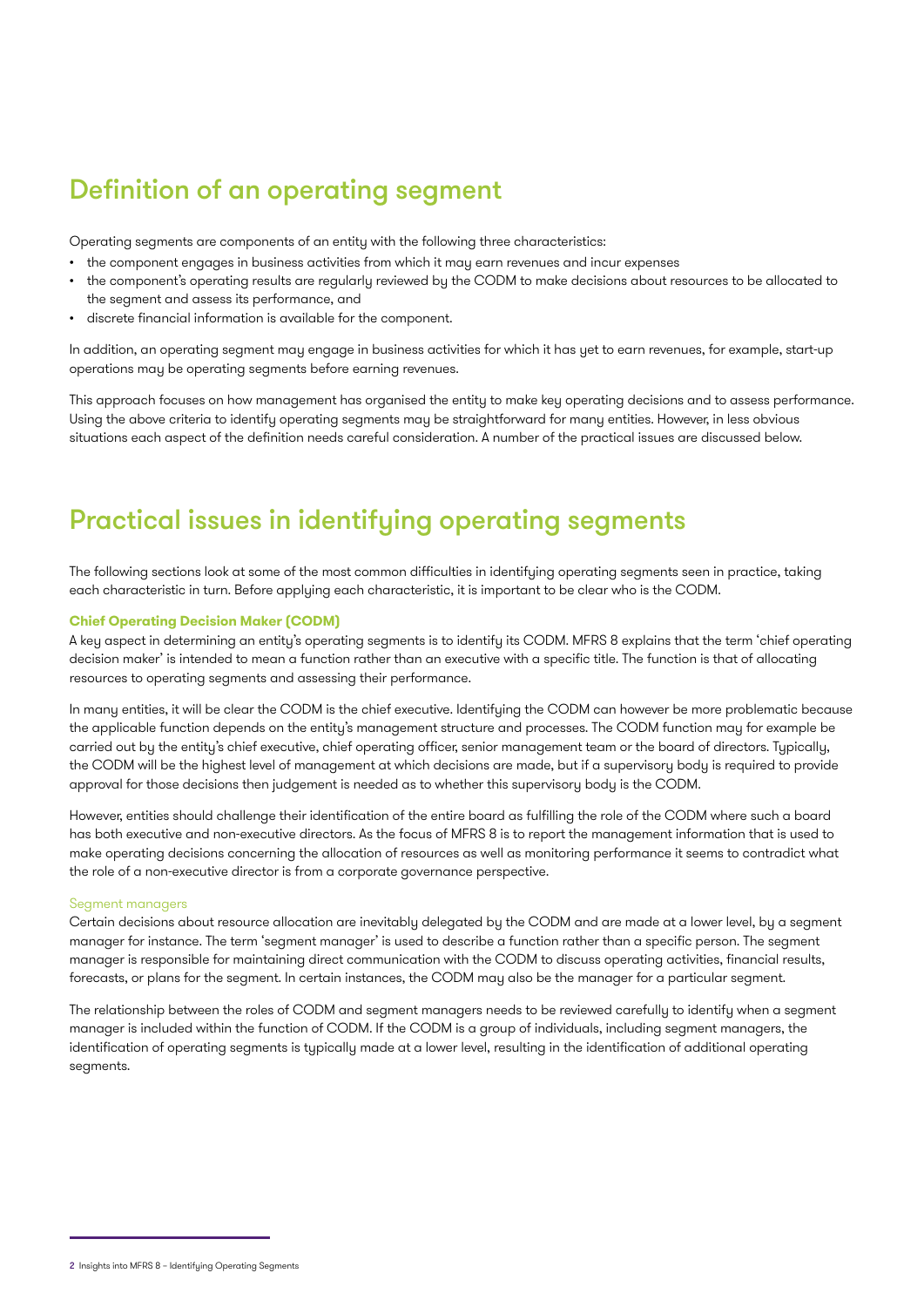#### **Example 1 – Identifying the CODM**

Entity A's management organisation consists of a Chief Executive Officer (CEO) who oversees two Chief Operating Officers (COOs) who are responsible for two separate continental regions, each consisting of multiple countries. Each country engages in revenue-generating business activities and discrete financial information is available for each country.

The identification of the CODM either as the individual CEO or as the group consisting of the CEO and COOs in this example rests on whether the CEO individually makes the decisions about resource allocation and performance assessment or whether this is done by the management group.

#### **Scenario 1: CEO is identified as CODM**

The COOs regularly review operating results for the individual countries within their respective regions to assess performance and to decide how to allocate their regional resources to individual countries. The COOs report regularly to the CEO, providing summaries of their regional operating results and other financial information but reporting individual country information only by exception (ie when outside defined parameters or when requested by the CEO). The CEO then makes decisions as to how to allocate resources to the two continental regions managed by the two COOs.

In this case, the CEO is identified as the CODM. The operating segments are identified as the two continental regions overseen by the two Chief Operating Officers (segment managers).

#### **Scenario 2: CEO plus COOs are identified as CODM**

The COOs regularly review operating results for the individual countries within their respective regions to assess performance. The COOs report regularly to the CEO, providing summaries of their regional operating results and other financial information, supported by an analysis of results broken down by country. The CEO and the COOs then negotiate together to agree how to allocate resources to the regions and countries.

In this case, the CODM is identified as a group consisting of the CEO and the two COOs. The operating segments would be identified at the country – not the continental – level, resulting in a larger number of operating segments.

#### Review for changes to the identity of the CODM

Once a CODM has been identified, it is important to reconsider if they still have the role following any business re-organisations, acquisitions or disposals. A change to the function that is undertaken by the CODM may also affect the identification of operating segments. The implications of a change in operating segments will be considered in our article 'Insights into MFRS 8 – Further practical application issues' which will be released later.

#### **Practical insight – Changes to information provided to the CODM**

If partway during the reporting period, the information provided to the CODM changes, it is usual to provide the revised segment information for the entire reporting period. MFRS 8 requires entities to restate comparatives to the revised segment information unless it is too costly to do so. In our view, it is typical such changes are structured in advance before the actual change is made, and therefore entities are prepared thus making the restatement not too costly.

Insights into MFRS 8 – Identifying Operating Segments 3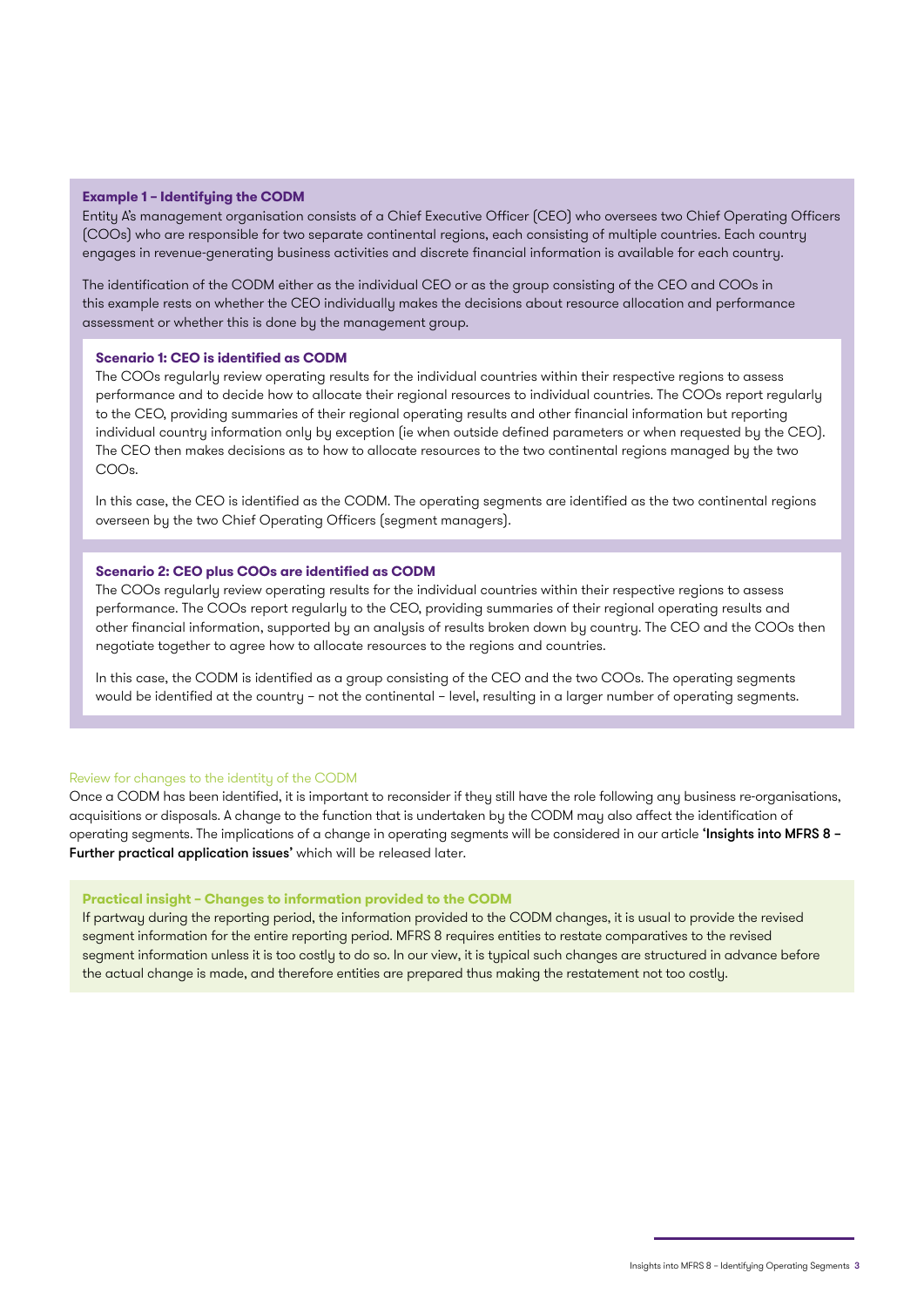#### **Components engaged in business activities**

MFRS 8 makes clear it is not necessary for a component of a business to actually earn revenues in order to be identified as an operating segment. The component merely needs to be capable of earning revenues or incurring expenses either currently or in the future. Consequently, the following components of the business may be identified as operating segments if discrete financial information is available, and the operating results are regularly reviewed by the CODM.

#### Pre-operating activities

MFRS 8 includes, as an example of a possible operating segment, start-up operations which may engage in business activities for some time before they generate revenues.

#### Corporate functions

A head office or other corporate function may be an operating segment. An example is a head office function that undertakes business activities (such as a treasury operation that earns significant investment income and incurs expenses), if the revenues earned are more than incidental to the activities of the entity.

In contrast, a head office function that undertakes activities such as finance and accounting, information technology and human resources (which are normally non-revenue generating, or earn only incidental revenues) would not usually be an operating segment. Examples of incidental revenues include interest income and expenses, and realised and unrealised foreign exchange gains and losses.

The distinction between the two situations is not always clear-cut and so requires management judgement. Even if the revenues are considered incidental, MFRS 8 does not preclude a corporate function or other similar segment from being a reportable segment if management believes the additional information may contribute to a better understanding of the entity.

#### Components with outputs transferred exclusively to other segments

Some entities may be managed on the basis of cost centres or have vertically integrated activities where the output from the cost centre or from one stage of production is used as the input to another business component or production stage. For example, in the oil industry, most or all of the crude oil production of an entity may be transferred internally to the entity's refining and retailing operations. In such businesses, information about the components engaged in each stage of production may be useful for the users of the financial statements, as different activities within the entity might have significantly different prospects for future cash flow. The definition of operating segments in MFRS 8 includes components of an entity that sell primarily or exclusively to other operating segments of the entity.

Even if a component transfers all of its output to another entity without charging any transfer price, this does not preclude the component from being identified as an operating segment, as long as the other criteria are met.

#### **Example 2 – R&D cost centre with no reported revenue**

Entity A has a research and development (R&D) department that is managed as a cost centre and for which discrete financial information is regularly presented to the CODM. The R&D activities are not incidental to the activities of the entity. The R&D department provides an important service to two different manufacturing segments, which would otherwise have to pay external suppliers for similar services. The costs of the R&D department are not recharged to the manufacturing segments but the CODM reviews its operating results to assess whether to continue to perform the R&D activities in-house or to outsource them.

The R&D department satisfies the conditions to be identified as an operating segment.



<sup>4</sup> Insights into MFRS 8 – Identifying Operating Segments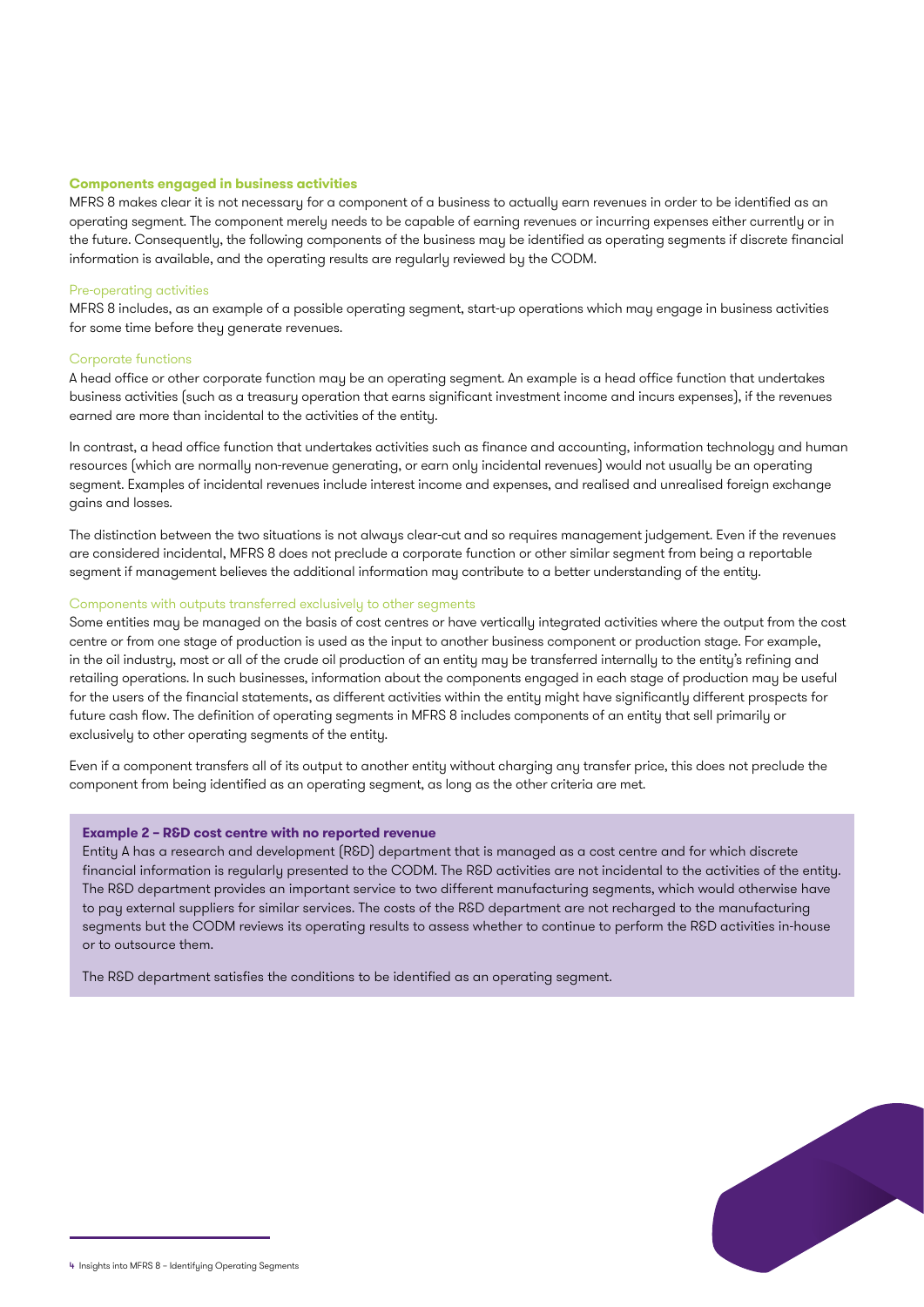#### Interests in joint operations and joint ventures

Joint arrangements (JA) take many different forms and structures and the level of management involvement by an investor can also vary widely. In some situations, particularly in jointly controlled operations, the CODM of the investor regularly reviews the operating results and performance of the JA to decide what resources to allocate to the JA and how they should be managed. Consequently, the JA may be identified as an operating segment when applying the criteria in MFRS 8.

#### Interests in associates

The investor in an associate does not control the way that resources are used within an associate (instead, it has significant influence). However, the investor's CODM may review the associate's operating results and performance to assess whether to sell or hold the investment. It could be argued this sell or hold decision meets the resource allocation part of the definition of an operating segment. Under this view, an investment in an associate may be an operating segment (provided the other criteria are met).

Our view is an associate is usually classed as an investment, rather than a component of the reporting entity, and is not generally identified as an operating segment for MFRS 8 purposes. We also note that information regarding associates users of the financial statements might require is specifically required by MFRS 128 'Investments in Associates and Joint Ventures'.

#### Discontinued operations

A discontinued operation can meet the MFRS 8 definition of an operating segment, if it continues to engage in business activities during the period it is classified as held for sale.

MFRS 5 'Non-current Assets Held for Sale and Discontinued Operations' sets out the disclosure requirements where a non-current asset (or disposal group) has, during the period, either been classified as held for sale or has been sold. When the entity reports segmental information in accordance with MFRS 8, the entity discloses the reportable segment in which the non-current asset (or disposal group) classified as held for sale or sold is presented.

If an operating segment is classified as held for sale or discontinued, then the disclosures required by MFRS 8 for reportable segments will no longer apply and instead only those disclosures required by MFRS 5 need be given. Consequently, the measures for this segment will be aggregated with other non-reportable segments in the 'all other segments' category. This is discussed in our article 'Insights into MFRS 8 - Segment Information to be disclosed' which will be released later.

#### Post-employment benefit schemes

Post employments benefits schemes are specifically excluded from being identified as operating segments.

#### **Operating results regularly reviewed**

An important criterion for identifying operating segments is the operating results are regularly reviewed by the entity's CODM to make decisions about resources to be allocated to the segment and assess its performance. MFRS 8 does not define 'regularly' so judgment may be needed to decide if this condition is met. In practice, if the CODM reviews information on a quarterly or more frequent basis, this is expected to satisfy the condition.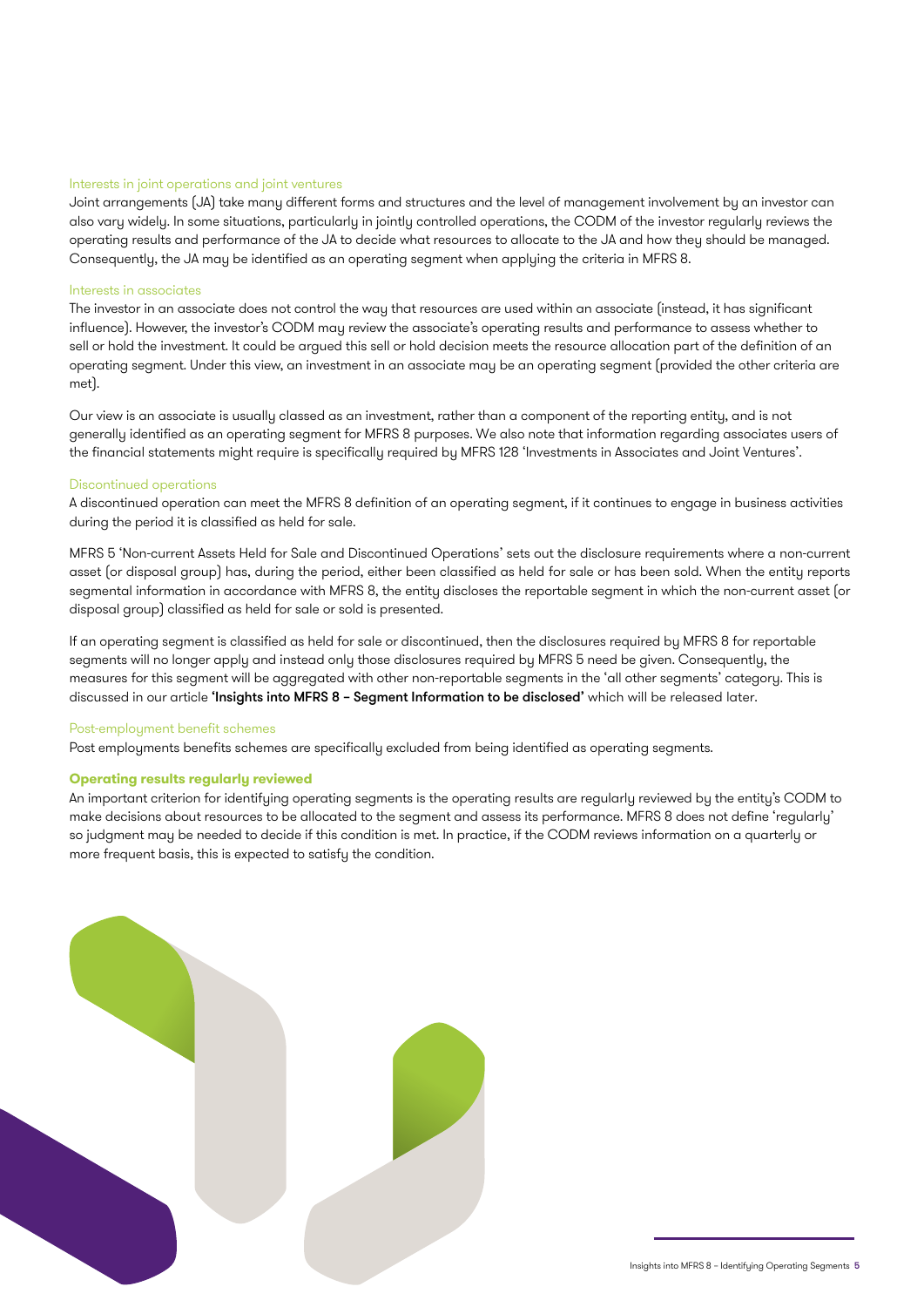#### Data available at different levels

A CODM may receive a monthly reporting pack containing high level information on the major business lines or geographical areas, with more detailed information on individual businesses or cash generating units (CGUs) available on request (a 'drill down by exception' approach). MFRS 8 looks to the level regularly reviewed by the CODM. In this case, the monthly reporting pack would then be the basis to identify segments rather than the 'drill down' data.

In practice, care will be needed to assess factors such as the frequency of review at the more detailed level. For example, the CODM may decide a long-term, regular review of specific, underperforming components is needed.

#### Important information not reported to the CODM

In some situations, significant management information that could affect decision-making is not reviewed by the CODM (effectively a corporate governance weakness). MFRS 8 bases segments on what is actually reviewed, not what ought to be reviewed in accordance with best practice. In an extreme scenario the resulting reduction in the segment disclosures may alert financial statement users to possible weaknesses in the internal reporting systems.

#### Press releases and other publicly available information

In some cases, an entity may provide regular press releases, analysts reports or other publicly available information relating to components of the business (for example management commentaries on components within quarterly trading updates or accompanying the annual financial statements). This type of information suggests the results of these components are likely to be reviewed by the CODM and are considered significant by senior management. Consequently, regulators or other users of the financial statements may raise questions if the segments identified in the financial statements do not align readily with those identified for other reporting purposes.

#### Management commentary

In some cases, an entity may provide a detailed explanation of the financial performance and position of key components of its business in the management commentary that accompanies the financial statements. The provision of such a commentary might suggest to both regulators and users of the financial statements that discrete financial information concerning these components may be regularly used by the CODM. Accordingly, where segmental information has been reported on a different basis in the financial statements, entities should consider whether doing so is consistent with the disclosure objective of the Standard.

#### **Summary of characteristics that identify operating segments**



<sup>6</sup> Insights into MFRS 8 – Identifying Operating Segments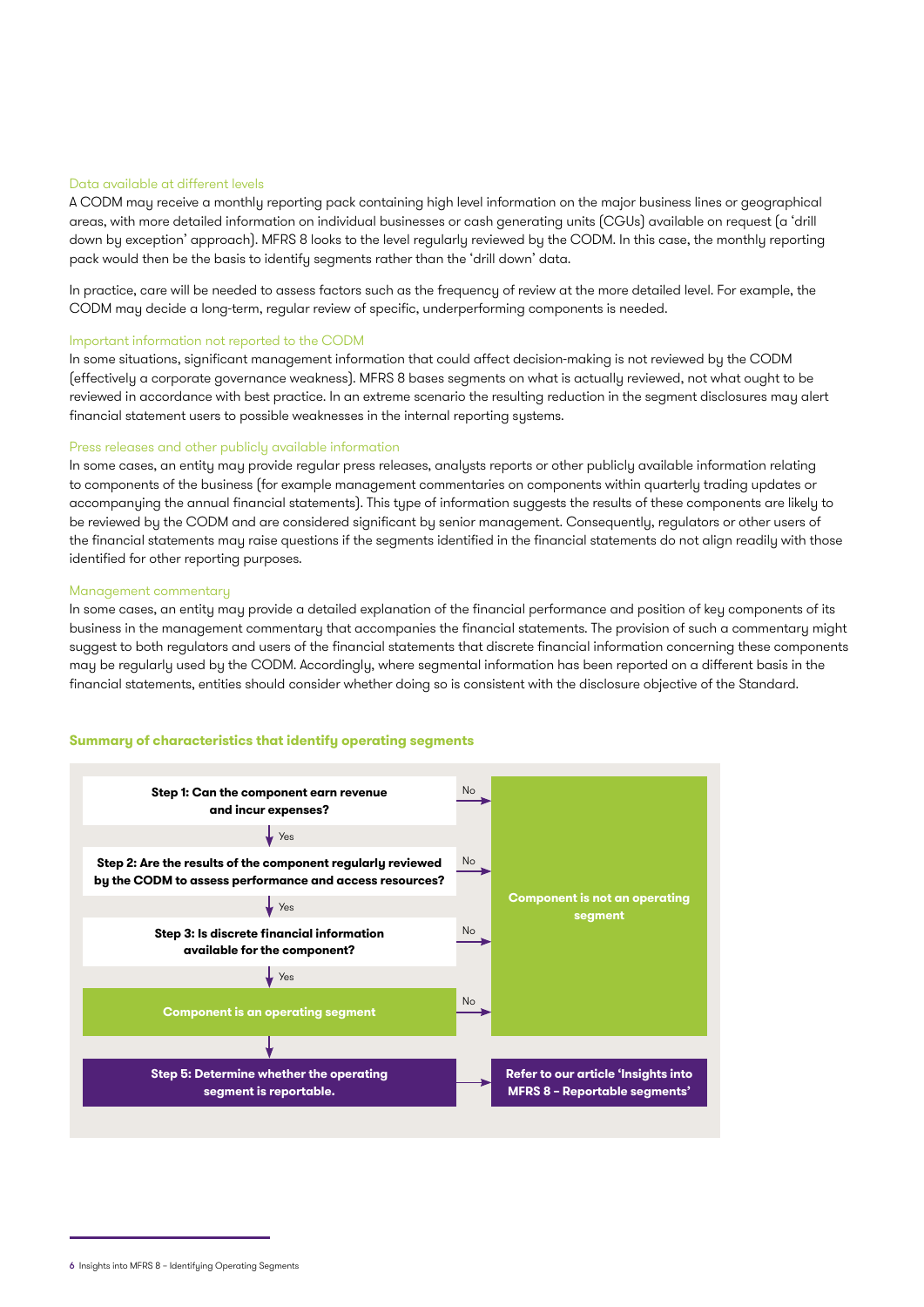#### **Level of discrete information available for CODM review**

The definition of an operating segment requires discrete financial information to be available to the CODM. The level of detail needed by the CODM to assess performance and allocate resources to segments is considered to determine whether this condition is met.

#### Only gross profit margin data is available

The definition of a segment in MFRS 8 uses the phrase 'operating results' but it is not clear whether this means net operating result or can be taken to mean gross operating result. As MFRS 8 takes a 'management approach' to identifying operating segments, then if the CODM decides that gross margin information is sufficient to use for performance measurement and resource allocation decisions then this is the level of operating results that is used to identify segments.

#### Only revenue data is available

In some entities, the CODM will review data on the revenues earned by a component but they would not review cost or profitability data. For most entities, the review of revenue-only data is not sufficient for decision-making related to resource allocation or performance evaluation of a segment, unless the costs needed to generate such revenues is insignificant or is so stable it does not vary significantly with the level of revenue generated. Consequently, components are unlikely to be identified as operating segments based on only revenue information. However, it is not impossible the result of a segment is represented by its revenue if that is the information is predominantly used to monitor performance and allocate resources. For example, the CODM may review weekly sales reports that will inform as to what actions may be required in certain locations to improve performance.

#### Only cash flow data is available

In some circumstances, the CODM may only receive information with respect to the cash flows of components of the business, rather than profit figures. In our view, the cash flow information may provide management with a sufficient proxy for profitability. If so, this would be sufficient to satisfy the requirement for discrete financial information.

#### No segment statement of financial position data is available

A review by the CODM of the operating results of a component is one of the criteria for identifying segments in MFRS 8. In many cases, this requirement can be met with operating performance information only, such as revenue and gross profit by product line. The allocation of assets is not a criterion for the component to be considered an operating segment.

Indeed, MFRS 8 envisages in some situations an entity might allocate depreciation expense to a segment without allocating the related depreciable assets. Similarly, MFRS 8 also acknowledges in some situations the CODM will often not review segment liabilities and may not review segment asset data.

Insights into MFRS 8 – Identifying Operating Segments 7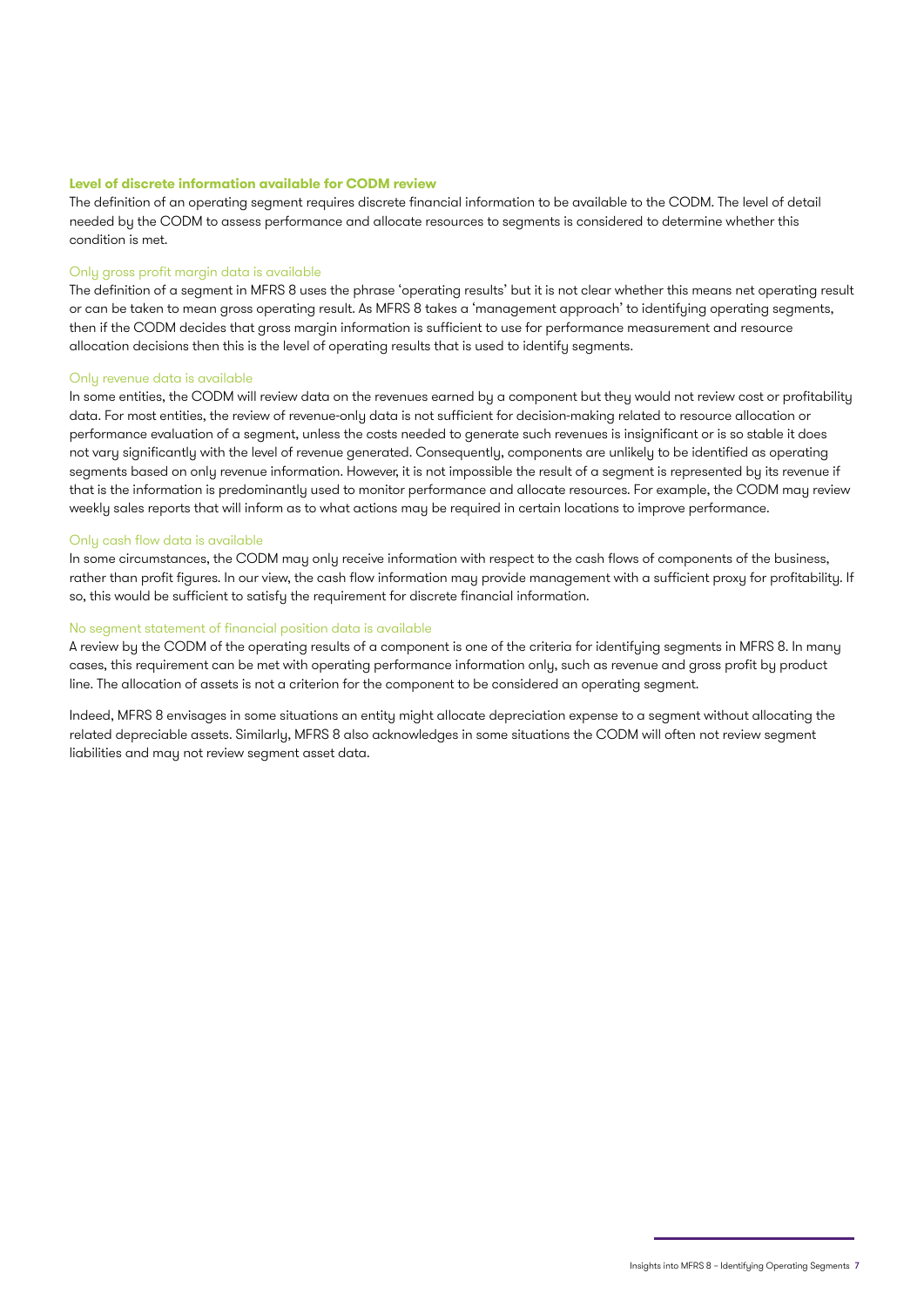#### Matrix organisations

The approach for identifying an operating segment in MFRS 8 focuses on how management has organised the entity to make key operating decisions and to assess performance. Based on the above criteria, identifying operating segments may be obvious for many entities. However, some entities produce multiple sets of reports detailing business activities in different ways, representing a matrix-management approach.

In a matrix form of organisation, components of an entity may overlap with different aspects of components for which managers are responsible, with both being reported to the CODM. For example, some regional managers may be responsible for product and service lines worldwide and others may be responsible for different geographical areas. The CODM regularly reviews the operating results of both sets of components and financial information is available for both. In this sort of situation, it is more difficult to determine clearly which set of components should be identified as the entity's operating segments. Under MFRS 8, the management approach requires the entity to determine which set of components represent the operating segments by reference to the Standard's core principle. This core principle requires the entity to disclose information to enable users of its financial statements to evaluate the nature and financial effects of the business activities in which it engages and the economic environments in which it operates.

Consequently, when the CODM reviews more than one set of information, other factors should be considered in identifying the components that constitute operating segments. In particular, factors such as the nature of the business activities of each component, the existence of managers responsible for them, and how information is presented to the board of directors (ie those charged with governance) may aid in the operating segment identification.

#### **Example 3 – Identifying segments in a matrix organisation**

An entity sells food and grocery products through wholesale and retail operations in two geographical markets in Europe and North America. There is discrete financial information available for each selling activity for each product in each country in each geographical region.

The CODM reviews a monthly management pack that contains a summary of the wholesale and retail operating results in each region. More detailed breakdowns of the sales and operating results by product-line and by country is available but is only reviewed by the CODM by exception.

For each of the wholesale and retail operations, there is a global sales director who is responsible for all worldwide sales and to whom each regional sales manager reports. There are also global operating directors responsible for each of the wholesale and retail activities worldwide. The sales directors report to these operating directors, who in turn report directly to the CODM, which in this case is the chief executive officer.

The management reporting structure reflects the entity's priority to improve the profitability of individual product-lines. The CODM believes improving and maintaining product quality is the key to achieving this and that different geographical markets will respond similarly to product improvements, but the wholesale and retail sales will react differently.

In this situation, both the sales markets and the geographic areas may meet the criteria for operating segments set out in MFRS 8. They are components of the entity that engage in business activities for which there is discrete financial information available and whose operating results are reviewed regularly by the CODM. Therefore, other factors need to be taken into account and judgement applied to determine which components should be reported as operating segments.

In this case, the management structure reflects the CODM's emphasis on product-lines (or business units responsible for those products) rather than geographical locations. The wholesale and retail operating directors report directly to the CODM and are likely to be classed as 'segment managers'. The regional sales managers and global sales directors do not report direct to the CODM so would probably not be regarded as segment managers. Changes in product quality are not expected to result in different reactions in different geographic regions, suggesting the economic environment in the wholesale and retail markets are more significant than those of the geographic regions.

Therefore, it is likely for this entity, the operating segments would be identified as the wholesale and retail segments.

<sup>8</sup> Insights into MFRS 8 – Identifying Operating Segments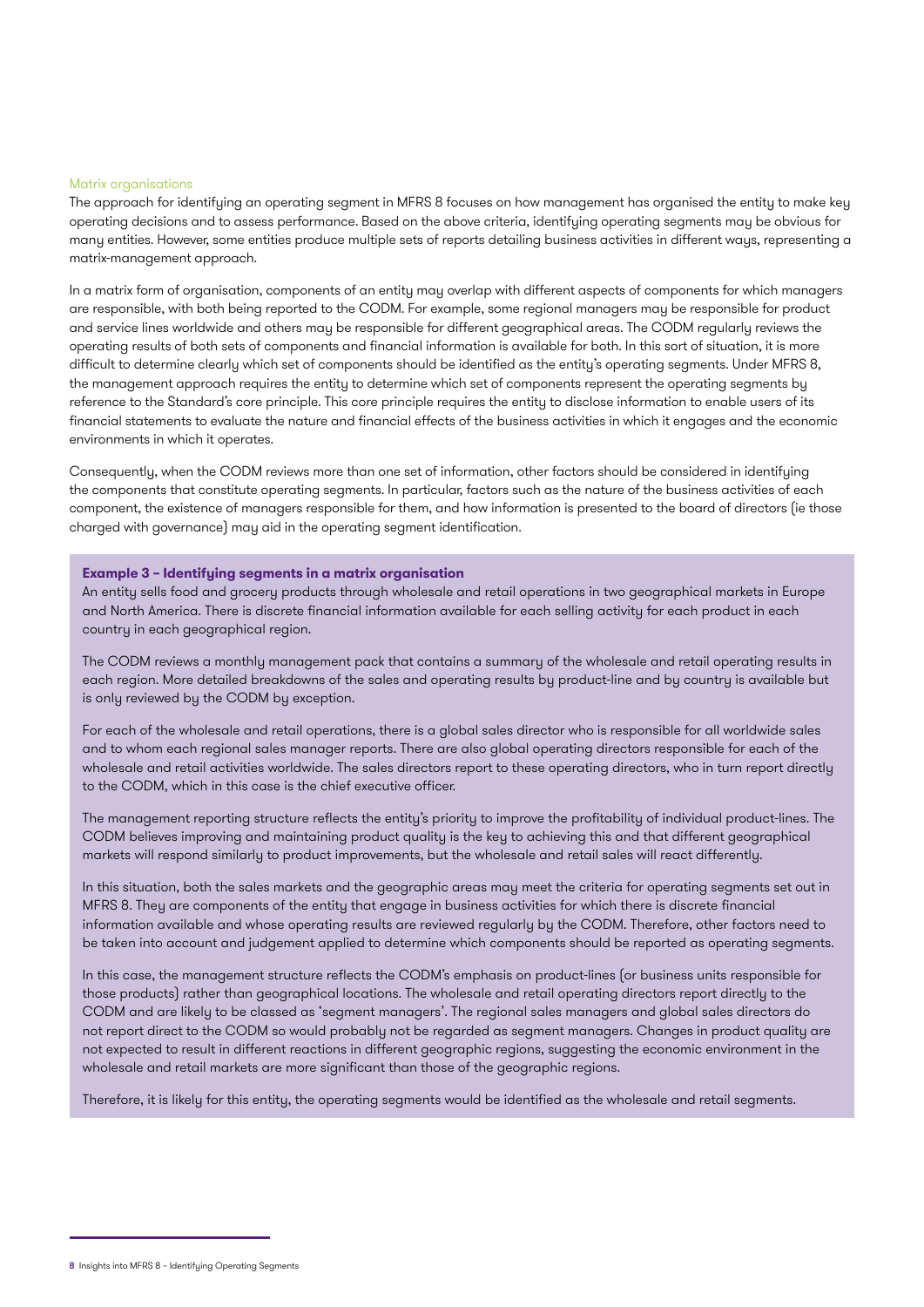The process described above (applying the core principle and professional judgement as necessary) will result in the identification of the operating segments. Entities are of course able to report additional segmental information if they choose to do so. For example, in the scenario above the operating segments are business units and management may elect to provide additional information on a geographic basis. Although not required by MFRS 8, a matrix presentation can be very useful to users of the financial statements.

MFRS 8 also requires some entity-wide disclosures which are discussed in our article 'Insights into MFRS 8 - Entity Wide Disclosures' which will be released later.

#### **Only one operating segment identified**

One common issue identified in practice is where only one operating segment is identified. Entities still need to apply the requirements of MFRS 8 if they only have one operating segment.

#### **Practical insights – Groups**

The segment reporting for the subsidiaries can be different to that of the overall group. It is possible management information is provided in a different way for the subsidiaries and therefore the segment information is not binding for the main group and different thresholds may apply.